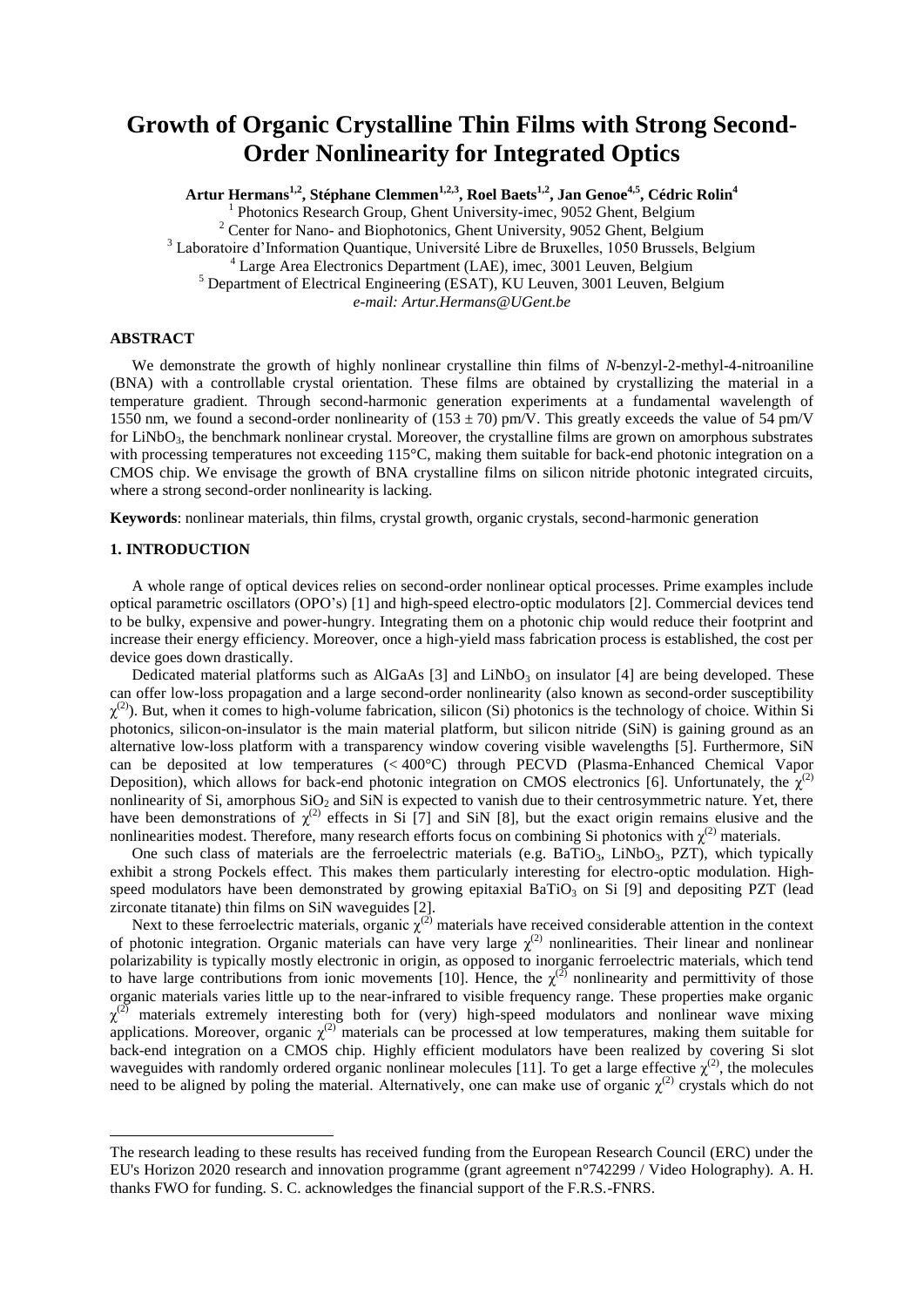require poling, since the molecules are already ordered in a crystalline structure [12]. Nonetheless, growing crystalline thin films on a photonic integrated circuit (PIC) is challenging.

A well-known organic nonlinear crystal is BNA (*N*-benzyl-2-methyl-4-nitroaniline). Its nonlinearity has been determined in bulk crystals (orthorhombic crystal system, point group mm2) through second-harmonic generation (SHG) experiments at a fundamental wavelength of 1064 nm [12]. The largest nonlinear tensor element  $\chi_{zzz}$  was found to be (468 ± 62) pm/V, compared to  $\chi_{zzz} = 54$  pm/V for LiNbO<sub>3</sub> [13]. Next to having a large nonlinearity, BNA is transparent in the  $\sim$ 500 nm to  $\sim$ 2  $\mu$ m wavelength range and stable in water [12]. The growth of BNA crystals has already been demonstrated in silicon slot waveguides [14]-[15], where molten BNA was used to fill up slots through capillary flow before crystallizing the material. However, this approach offers little freedom in terms of device design. Ideally, one would be able to grow single crystals in thin films over large areas. In combination with photolithographic processing, this would open up numerous possibilities for the realization of highly efficient integrated  $\chi^{(2)}$  devices.

Here, we demonstrate the growth of highly nonlinear crystalline thin films of BNA with a controllable crystal orientation. The crystals are grown on amorphous substrates with processing temperatures not exceeding 115°C. This makes BNA suitable for integration on SiN PIC's and allows for back-end integration on a CMOS chip.

## **2. FABRICATION**

We use 2 cm x 2 cm glass substrates and Si substrates with 3 μm wet oxide. After cleaning, we drop cast 100 μl of 0.4 wt% BNA in toluene solution on a glass or Si substrate. After the solvent has evaporated, we place an FDTS (perfluorodecyltrichlorosilane) treated glass cover on top. The glass cover is needed to avoid dewetting during melting. We treat the cover with FDTS to prevent sticking when we remove the cover for characterization. Next, the sample is placed on a hotplate for several minutes to melt the BNA (BNA melts at 105°C [15]) and removed again to let it crystallize at room temperature, resulting in a polycrystalline BNA film. To grow large single crystals of BNA, we move this polycrystalline film through a temperature gradient [16]. This is done with a homebuilt tool consisting of two hotplates: one set to 115°C and the other to 65°C. There is a gap of 2 mm between the hotplates. Using a stepper motor, the sample is slid from the hot to the cold stage at a speed of 0.7 μm/s. When placing the sample on our tool, we ensure that part of the sample starts out on the cold stage. This way, the polycrystalline BNA film acts as a seed. Also, for Si substrates, we place the sample on the tool with the Si facing up, to avoid creating a thermal bridge. Figure 1a shows an image of a sample on our tool, with clearly visible crystals. The glass cover is removed before characterization of the films.

## **3. CHARACTERIZATION**

Apart from visual inspection with a microscope, the samples are characterized by x-ray diffraction (XRD) θ-2θ scans and SHG experiments. For the SHG experiments, we use a laser emitting 100 fs pulses at a wavelength of 1550 nm. The laser light is linearly polarized and the electric field direction is altered with a half-wave plate. The laser beam is perpendicularly incident onto the sample and the measurements are conducted in transmission. Before detection, the transmitted laser light is filtered out such that only the SH light remains. Also, a polarizer is present in front of the detector to select the polarization of interest. More details about the setup can be found in [17]. The SHG setup is calibrated with a BBO crystal. A transfer matrix model is used to fit the data [18].



*Figure 1. (a) Image of sample (glass substrate) on the thermal gradient tool. In the gap between the hotplates you can see growing crystals. (b) Differential interference contrast microscopy image of BNA grown on oxidized Si. The crystals grew from the top to the bottom of the image. (c) XRD θ-2θ scan (using Cu Kα radiation) of BNA grown on glass (blue) and on oxidized Si (red). (d) Power of generated secondharmonic light measured as a function of the electric field direction of the incident laser beam (for normal incidence). Blue dots are the measurement data; red line is the fitted curve. 0° corresponds to an electric field perpendicular to the optical table. The BNA crystals are oriented with their long side (direction // temperature gradient) perpendicular to the table; the transmission axis of the polarizer in front of the detector has the same orientation.* 

Figure 1b shows a microscopy image of BNA crystals grown on oxidized Si. The crystals grew from the top to the bottom of the image. We observe crystals that are several millimeters long and hundreds of micrometers wide. Some cracks and gaps in and in between the crystals are visible.

Figure 1c shows the XRD θ-2θ scans for BNA crystals grown on glass (blue) and oxidized Si substrates (red). Distinct peaks are visible at 8° and 16° and smaller ones at 25°, 33° and 51°. These correspond to the